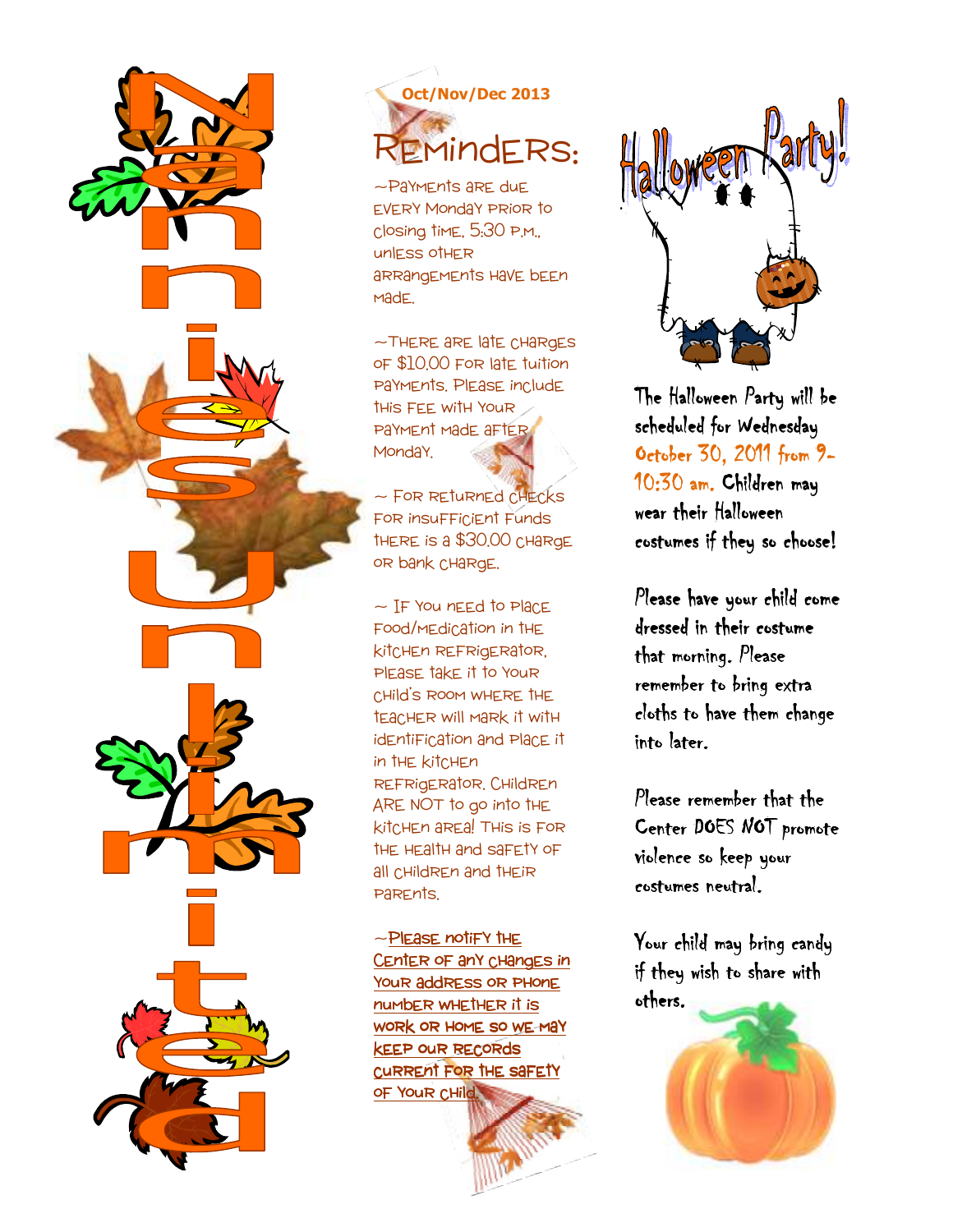

Closed Thanksgiving & the Day After, Thursday November 28, and Friday November 29, 2013.



Wednesday December 25, 2013



Wednesday January 1, 2013 New Year's Day Closed.

### **CHRISTMAS** PROGRAM

Mark your calendars! The preschool class (Ladybugs & Fireflies) will present their Christmas Program Thursday December 19, 2013 at 4:00 p.m.





\ to thank all of our parents **2013** the children will be having a Christmas party within their rooms this year. There will be fun and laugher, games, music, dancing and a holiday celebration. If you would like to donate a gift/toy to the center you may, however this is NOT mandatory. We would like who have been so giving to the Center. We appreciate each and every item donated. The children benefit greatly from those gifts and therefore it is a great help to the Center. THANK YOU!



Remembering Jesus is the Reason for the Season.



## E-MAIL

We really appreciate all of the positive comments about our website. If you have any comments or would like to see something added to our site please let us know. You can either email us through the website itself or if you wish you may send it to either Ms. Vickie at nanniesunltdvj@aol. com or Ms. Cindy at: nanniesunlimited@a ol.com We are trying as much as we can to continue to go "GREEN". With this in mind, all invoices will be sent electronically.

Please make sure we have your email address in the office.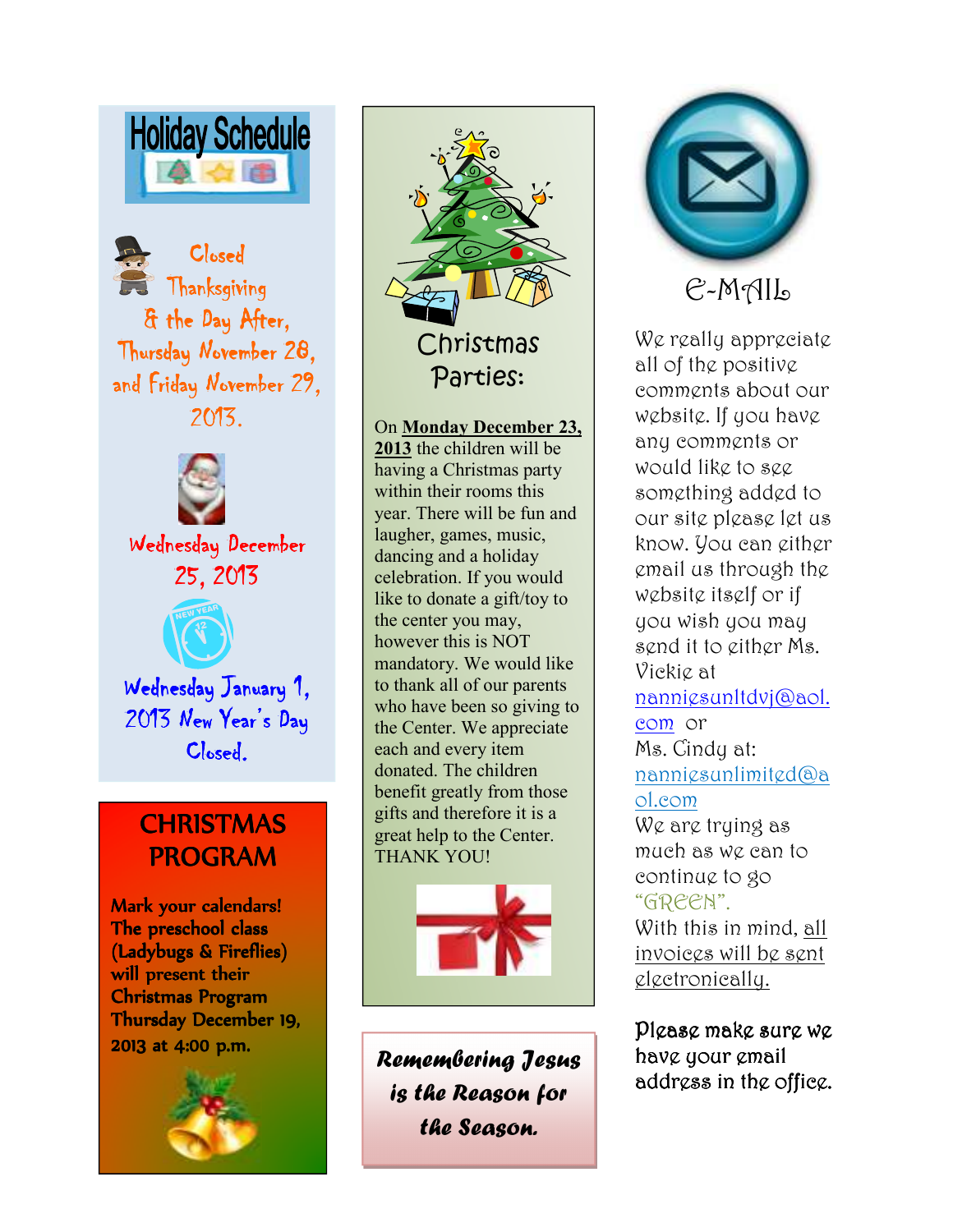All year end invoices will be sent glgetronically. Please watch for these after the first of the 2013 year.



Thank You!

Ms. Vickie and I would like you to express our appreciation to all of our parents and family members for your encouragement and support this past year. We truly have enjoyed having your child here at our Center and feel honored to be your chosen Daycare/ Preschool.

Your business is very much appreciated, and we will do our very best to continue to meet your childcare needs.

Your continued patronage and suggestions are a vital part of our growth. And for that, we are most grateful.

Thanks again! We look forward to serving your family for many years to come.

> Ms. Vickie & Ms. Cindy.





Cooler weather is rapidly approaching! Ugh! With this in mind we want to encourage our parents to dress their children accordingly. Just a reminder, if the child is well enough to be at the Center, the child is assumed well enough to go outdoors. We have policies and procedures in place to determine if the weather conditions are acceptable for outdoor play.

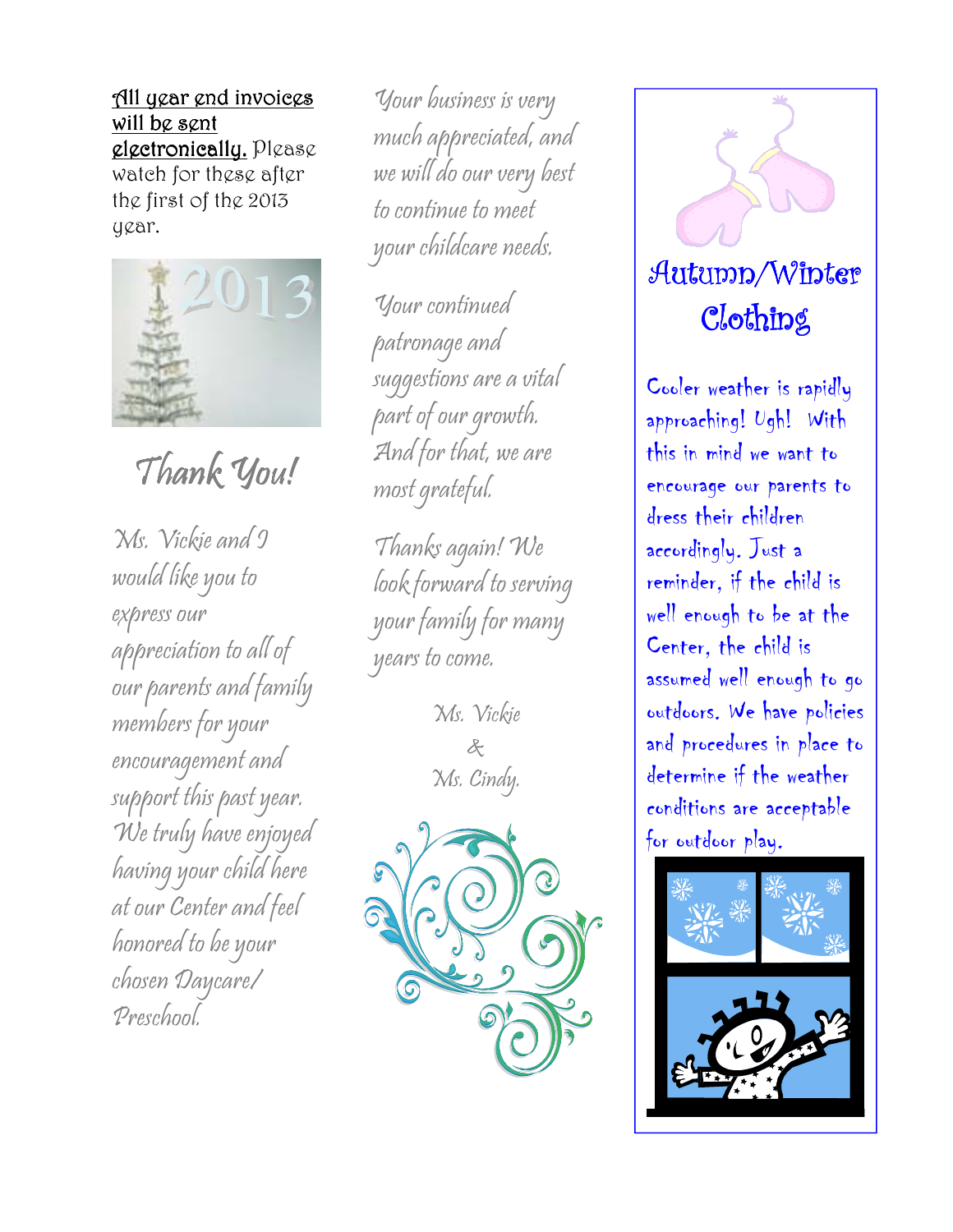

**TELEPHONE**  C**ALL**S

**We would ask all of our parents and family members to refrain from calling to talk to the staff between the hours of 8:30 am and 12 noon. During those hours the staff are really busy having their preschool, focus of the week, arts and crafts, circle time and one on ones with the children. It is very hard for the staff to pull away to talk on the phone and keep any type of organization, interest and cooperation from the children.** 

#### **Unless it is an emergency, please call between the hours of 12 noon and 5:30 pm.**

**Thank you so much for your understanding and cooperation in this manner.** 



# **CIGARETTE** BUTTS

Parents and family members, please refrain from throwing your cigarette butts outside in the parking lot. Children leaving/coming the Center pick those butts up and mimic what adults do with the cigarette. UGH!!! We appreciate all your cooperation with this! Thank you very much!



Sick Children

We really do appreciate all of those who try and follow the policies and procedures of the Center. We know that it is hard when your child is sick.

However, to keep the comingling of "bugs" to a minimum we ask that you keep your child at home until they are fever free for 24 hours.

If your child is going to stay at home, PLEASE telephone the center and let us know they will not be attending. This helps not only with our lunch counts and staffing but we worry about the child and why they are not at the Center. **WE ASK THAT YOU NOTIFY THE CENTER USING THE TELEPHONE SYSTEM AND NOT THE EMAIL SYSTEM**. We are not

always online checking for those and at times don't see it until later in the day. We appreciate all of your help in this matter.



## DIAPERS& WIPES

**Just a reminder of our policy regarding your child's diaper and baby wipe supply. The first Monday of every month you need to bring in a large container of diapers and a container of**